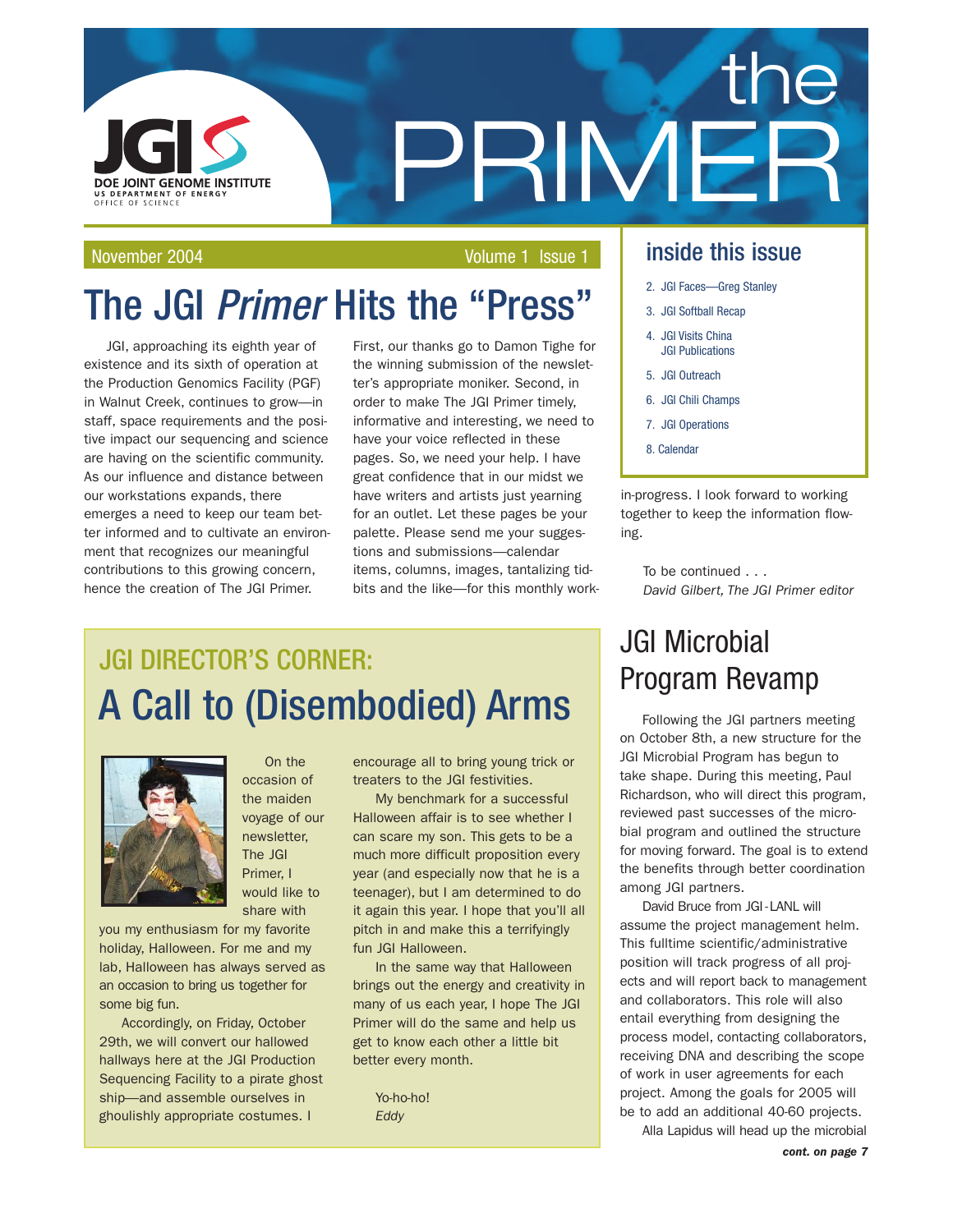November 2004 Vol. 1, Issue 1

# Stanman's Need for Speed

BY DAVID GILBERT

A gearhead from birth, Greg Stanley by age five was already taking off the wheels of his toy John Deere pedal tractor. "I was seven when my Dad started teaching me how to drive out on the country roads of Nebraska—a Chevy pickup with a big steering wheel and a four-speed. I played Tarzan swinging on the steering wheel because I wasn't tall enough to sit on the seat and reach the pedals. So I would steer and tip-toe the gas and jump down on the clutch pedal and shift."

A few years later he witnessed his first drag race at the Summer Nationals in Kansas City. "I got to meet 'Big Daddy' Don Garlits, Shirley Muldowney and a bunch of other legendary racers. That was a hook, big time."

Over the ensuing decades, Greg's toys have gotten more sophisticated, expensive, and a lot faster. When he isn't keeping the JGI facilities humming, he is fine-tuning his passion, his own 800+ horsepower dragster.

In his fifth year officially with JGI, Greg honed his mechanical skills for over ten years serving in the U.S. Navy as a nuclear power mechanical systems engineer, below the seas on the submarine USS James Monroe and above on the sub tender USS Frank Cable.

"People talk about stressful situations. They don't know what real stress is. Try a fire on a submarine, four hundred feet underwater. That's some stress."

Out of the Navy, Greg worked for an environmental services company as a field supervisor, a latter day Red Adair. "Like John Wayne in Hellfighters, we'd go in by one means or another and repair the leak so they could continue operating."

In whatever time he could get off,

Greg gravitated to the only thing that he has ever been passionate about, drag racing. In 1997, he bought a welder and 300 pounds of chromemolybdenum tubing and he was off to the races, building his first real racecar, a replica of a Chevy







S10 Pro Stock truck.

Greg eventually sold his S10 and graduated to his current ride, a 230-inch wheel base dragster. "It's a toothpick with a motor," Greg says. The aluminum body features a tribal "S" script on the topside, for his nickname, "Stanman."

Greg's most harrowing moment came April Fool's weekend at the Summit-Racing.com Nationals in Las Vegas. It was no joke for Stanman. Rain caused delays that forced the first round of competition late into the night. "The track was really cold. Dew was starting to set in. I beat the guy I was racing off the starting line, but as we got to the finish line, I got on the brake a little hard and the car proceeded to turn

sideways on me at about 167 miles per hour and started heading into my competitor's lane. Luckily, he was already past me at that point. My car slid sideways on me and I corrected into it. As it snapped back I corrected again and it got up on two wheels for just a second. I was just thinking, 'don't go over.' With a lot of luck and not over-correcting, I kept from crashing. With margins of victory often being less than one thousandth of a second, the least little mistake and it's done and you've lost."

Although not quite in the elite of racing, where top fuel dragsters can run the quarter mile in less than four and a half seconds at over 335 mile an hour, Stanley's dragster is no slouch, traversing the quarter-mile in 7.6 seconds at 176 miles an hour. "A lot of people hear those numbers and say 'wow, that's pretty fast,' but they don't realize just how fast until you put it in terms that they can relate to. Most streetcars will go zero to 60 somewhere between seven and ten seconds. Get into your average Corvette and it's like five seconds. My dragster will go zero to 60 in one second."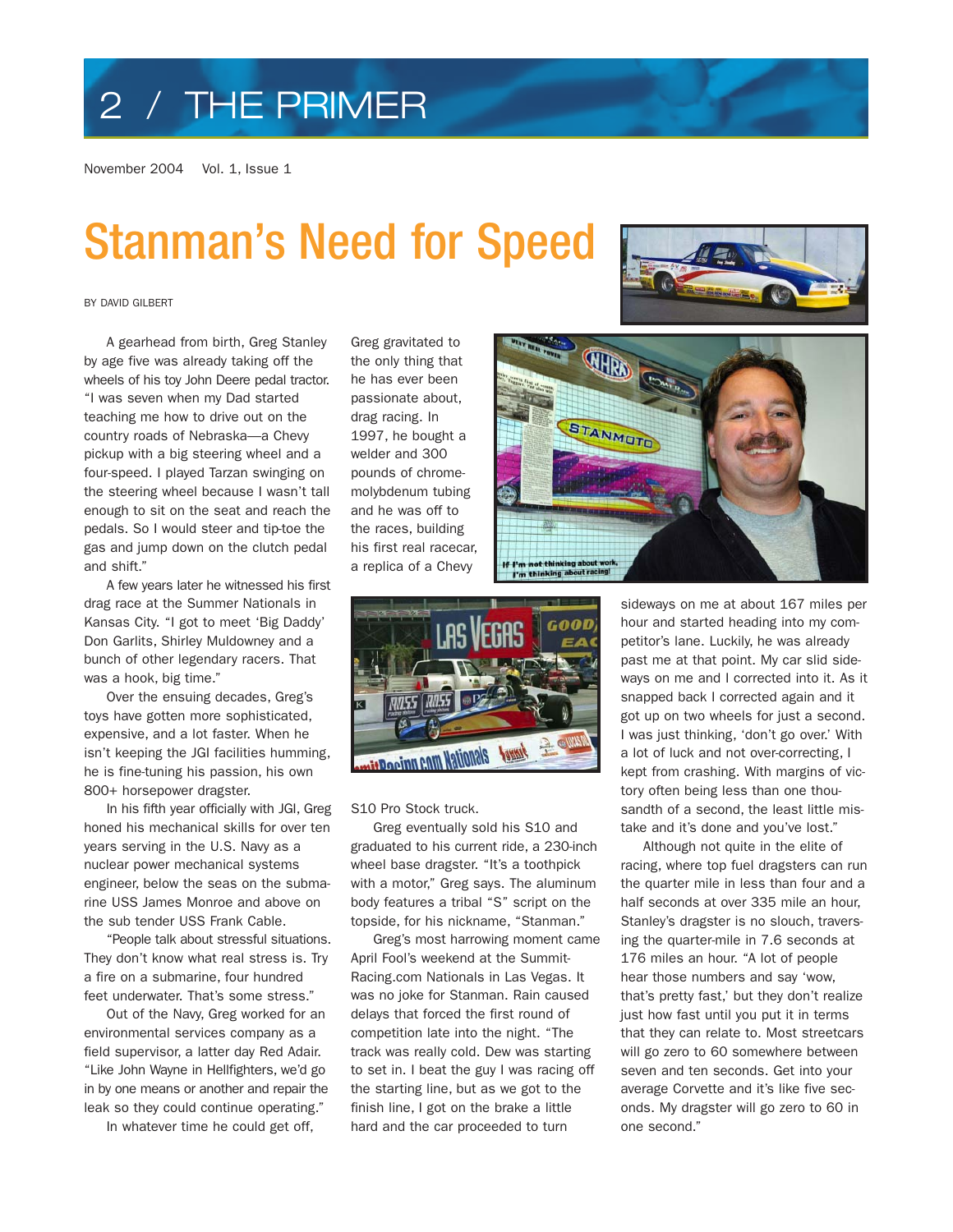

### **JGI SOFTBALL**—Walking Wounded Finish Successful Season

BY CHRISTOPHER HACK

The black and blue colors on next year's JGI softball t-shirts will reflect the efforts, and the bruises, of the players in the team's inaugural season.

The JGI fielded its first-ever city league softball team in June, as fifteen lab employees (with frequent contributions from significant others and friends) descended upon the Orinda Adult Co-Ed Softball League, all becoming honorary

residents of the City of Orinda in the process. At times, the upstart expansion team, dubbed the Gnomes (with an optionally silent 'G') felt like the Tampa Bay Devil Rays going up against such storied Yankee-esque franchises as Meadow View (so-called because the whole team lives on Meadow View Street in Orinda), the Alphas (all wearing shirts sporting Omega logos), and AWOL (all of whom have been in the league for at least the last fourteen years). Yet the Gnomes were able to hold their own, finishing 6th in the 11-team league with a 4-5 record and meriting a playoff berth. A loss to eventual league champion Meadow View in the first round of the playoffs capped the season on August 14.

But the real story of the team was how much ink was used in making additions to the team's Disabled List. A bad omen foreshadowed the entire season when three Gnomes (P-OF Chris Detter, IF James Thiel, and P-IF Phil Bach) man-



**The author and intrepid JGI hurler, outstanding in his field.**



**JGI free-swinger.**

ing a one-hop throw off her face) to the severe (IF Danielle Mihalkanin surviving a collision with a baserunner twice her size and taking away sprained quadriceps for her troubles) to the ridiculously stupid (P-IF Christopher Hack discovering that he had a torn ACL by foolishly trying to run the bases after a previous injury).

Injuries and mayhem aside, a good time and a lot of pizza and beer were had by all. Everyone is taking time off to rest and recuperate, and all look forward to getting back on the field next season!

#### JGI PICNIC SWEET MEMORIES



**Terrence and Angel, the Brothers Perrier.**

Over 120 JGI staff and their families gathered on August 5th in the verdant and expansive Pleasant Hill Park for the First Annual JGI Picnic—an afternoon of festivities including a repast of barbecued tri-tip, sausages and corn, and activities ranging from basketball to softball. A dessert contest organized by Marcia McGowan got the masses salivating by ushering up a wide array of delectables. First prize went to Danielle Milhalkanin

for her Peach Lush, for which she was awarded a \$25 gift certificate to Applebees. Cathy Olsen (Jason Baumohl) won second prize (a \$15 Barnes and Noble gift certificate) for



**The winning dessert entry—Peach Lush—it must have been good!**

her Double-Helix Mousse Cake. Ofelia Cardenas (Lolo Cardenas) took third place for her Chocolate Flan. Look for the recipes in the upcoming JGI Holiday Cookbook. The Building 100 crew emerged as the victors in the softball summit against Building 400. Casualties were non-lethal.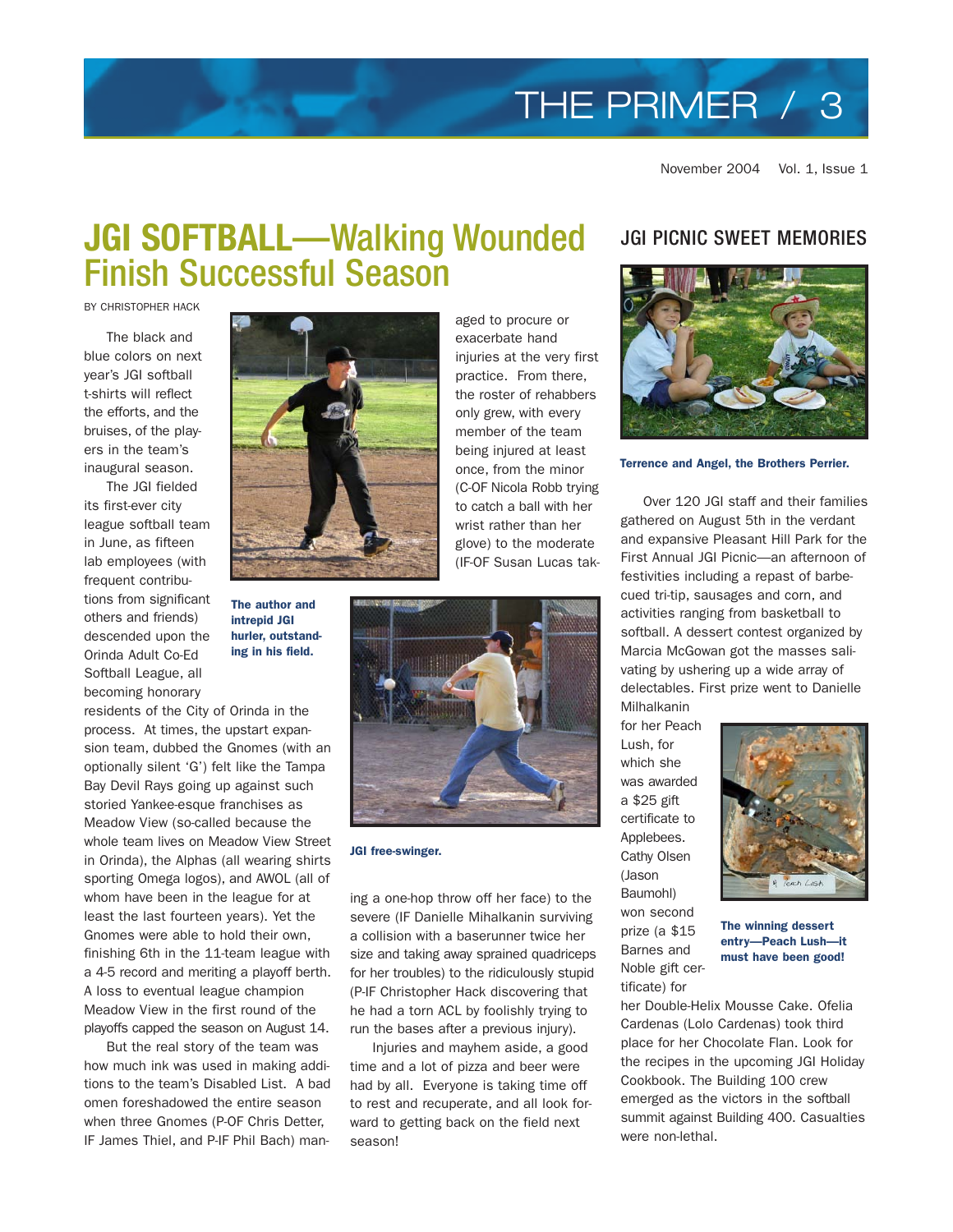November 2004 Vol. 1, Issue 1

### JGI Staff Joins China's International Zoology Congress

BY BOB MACEY

Jeff Boore (pictured, left), head of the Evolutionary Genomics Department, at the invitation of the Chinese Academy of Science, led a delegation of JGI researchers to China for the International Congress of Zoology in August. Jim Parham (right), an NSF-JGI postdoctoral researcher, and Jon Fong (middle), a U.C. Berkeley-JGI graduate student, accompanied Jeff on the trip.

Professor Wen-Ying Yin, a senior member of the Chinese Academy of Sciences, invited Jeff to give a lecture at the Arthropod Phylogeny Symposium. This presentation covered several revolutionary advances in understanding the evolution of this diverse phylum (including insects, lobsters, scorpions, horseshoe crabs, and other animals) that have come in recent years from sequencing and comparing complete mitochondrial genomes at the JGI. These studies have led to radically different views of adaptations to life on land, patterns of change in animal body plans, and various aspects of genome evolution.

Jim and Jon attended the Symposium on Ecology and Conservation of Asia's Freshwater Turtles and Tortoises, organized by Shi Haitao (Hainan Normal University, China) and John Thorbjarnarson (Wildife Conservation Society, USA). Jim gave a presentation on "The role of molecular systematics

in the conservation of Asia's threatened turtles." The talk highlighted ongoing collaborative research, including the use of molecular methods to identify and prioritize turtles for conservation, as well as the use of ancient DNA techniques to amplify sequences from old museum specimens (including extinct species). Some of this research was profiled in *Nature* (2003, 423:219-220).



Jon's most memorable moment was the discovery of only the fifth known specimen of the Shanghai Softshell Turtle in the Beijing Zoo, which had been misidentified. This is China's largest softshell turtle, unfortunately on the brink of extinction. Talk at the meeting was initiated to bring the 5 known living individuals together for breeding. The Evolutionary

Genomics Department has had an 18 year collaborative history with Chinese scientists. Besides the field research efforts of Jim Parham and Jon Fong in southern China, Bob Macey has worked extensively in China and Tibet. Collectively, the department houses an immense Chinese genetic resource collection that is a current collaborative target for departmental sequencing effort.

#### CRITTERS IN THE QUEUE

*Branchiostoma floridae* (Florida lancelet)



*Daphnia pulex* (water flea)



*Emiliania huxleyi\** (marine coccolith)

*Nematostella vectensis* (burrowing anemone)

*Phakopsora pachyrhizi* (soybean rust pathogen)

*Volvox carteri* (a spheroidal green alga) *Xenopus tropicalis* (western clawed frog)

*Zea mays* (corn)

#### RECENT JGI SELECTED PUBLICATIONS

"Finishing the euchromatic sequence of the human genome," International Human Genome Sequencing Consortium, *Nature* **431,** 931-945(21 October)

"Megabase deletions of gene deserts result in viable mice," M. Nobrega, et al., *Nature* **431,** 988-993 (21 October)

"The Genome of the Diatom *Thalassiosira Pseudonana:* Ecology, Evolution, and Metabolism," E. Ambrust, et al., *Science,* Vol 306, Issue 5693, 79-86 (1 October)

"The DNA sequence and comparative analysis of human chromosome 5," September 15, J. Schmutz, et al., *Nature* **431,** 268-274 (16 September)

"Complete mitochondrial genome sequence of *Urechis caupo,* a representative of the phylum Echiura," J. Boore, BMC *Genomics 5:* **67** (15 September)

"Morphological homoplasy, life history evolution, and historical biogeography of plethodontid salamanders: Novel insights from complete mitochondrial genome sequences," R. Mueller, et al., *PNAS USA* **101**(38): 13820-13825 (13 September)

"Reverse Methanogenesis: Testing the Hypothesis with Environmental Genomics," September 3, S. Hallam, et al., *Science,* Vol 305, Issue 5689, 1457-1462 (3 September)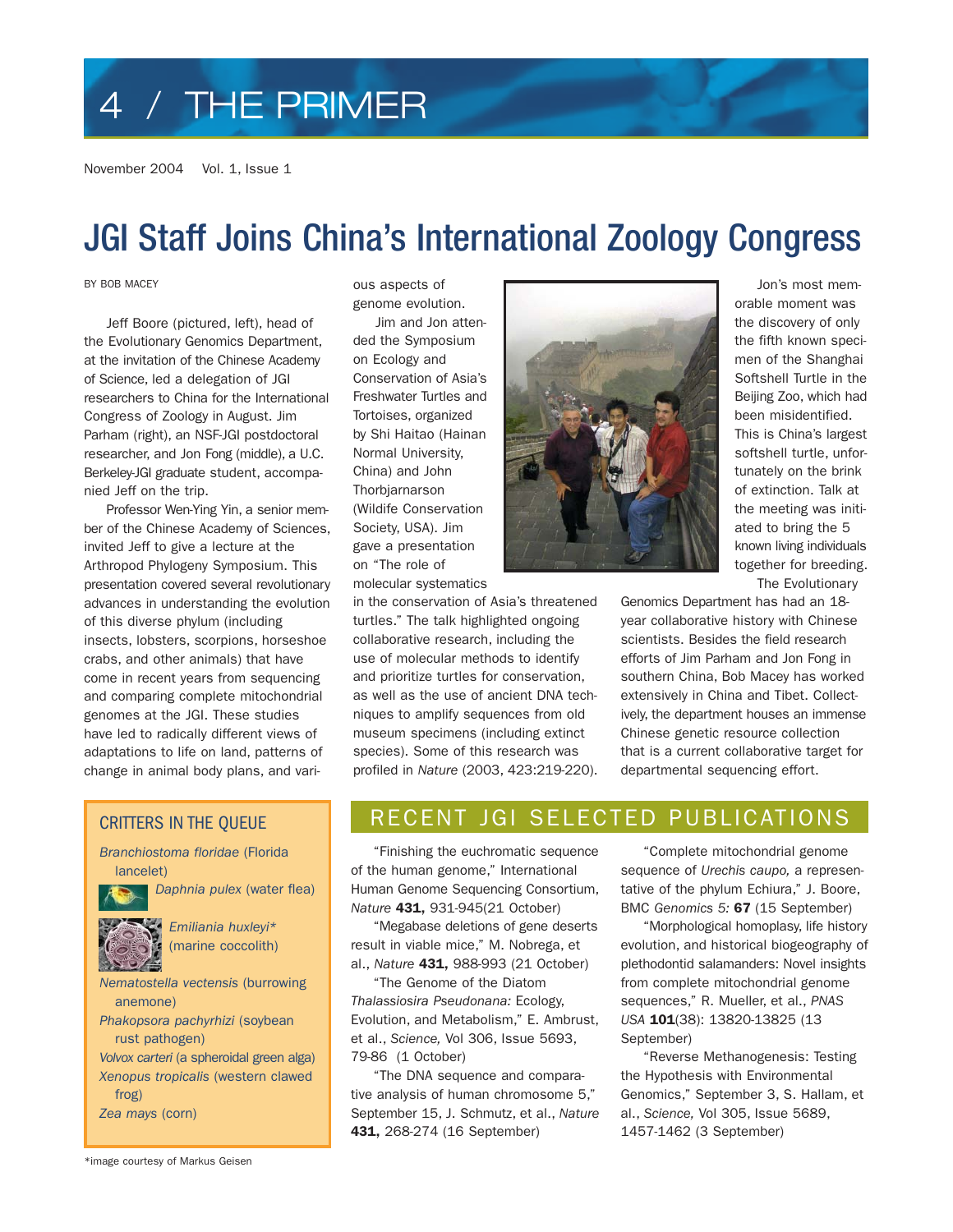THE PRIMER / 5

### JGI OUTREACH

### JGI Mentors Valley Girls JGI Demonstrates JGI Walks for JDRF

JGI staff hit the road on Saturday, October 2 to participate in the Twelfth Annual San Joaquin County Expanding Your Horizons in Science and Mathematics Conference at the University of the Pacific in Stockton.

The event was designed to expose hundreds of Central Valley girls and young women from grades 6 through 12 to a diverse range of challenging career options, from high technology to engineering to public safety, with a particular emphasis on science and mathematics. Over the course of the day, participants experi-



**Sanna Anwar (far left) pitched in to capture the imagination of the next generation of scientists!**

JGI Recycles

# What's Next

JGI in partnership with Livermore and Berkeley Lab colleagues helped hundreds of Chicagoland youth learn the art of DNA extraction during the DOE-sponsored "What's Next" science education celebration October 14 at Chicago's venerable Navy Pier.

enced hands-on workshops where they met people who were in a position to have an early impact on the choices they make about their future.

The JGI team, comprised of Sanna Anwar, Dan Baker, David Gilbert, Catherine Gordon, Karen Kelly, Amber Nivens, and Susannah Tringe, offered a three-part session, repeated throughout the day. Featured were such techniques as pipetting and agarose gel electrophoresis, DNA structure model assembly, and a novel bead-based genome sequencing exercise.

This conference was sponsored by the University of the Pacific School of Engineering, Lawrence Livermore National Laboratory and Sandia National Laboratory.

JGI staffer Sharon Ropes (right) and son Brad joined the JGI Team on the Sunday, October 3, Juvenile Diabetes Research Foundation (JDRF) fundraising walk at Heather Farms in Walnut Creek. Along with Laura and Grant Johnson, Wendell Hom, and David Gilbert, the JGI Team raised nearly \$1400 for research. Thanks to our colleagues at JGI and their family and friends, these donations enabled JGI's contribution to account for over one third of the University of California's team effort.



### JGI Recycles

The launch of *The JGI Primer* also marks the launch of a new campaign to increase recycling and recycling awareness here at JGI/PGF. Efforts by Contra Costa County have made it significantly easier to recycle;

now, all recycable materials can be collected in one container. This includes all paper products, cardboard, plastic, glass, tin, steel, and aluminum. This means that all the recycling containers around JGI can accept all these items. As many of you may have noticed, these containers

have been labeled with a new "JGI Recycles" logo and a list of the allowable materials. Please use these receptacles for all your recycling needs. Aluminum cans, however, are still being collected by the JGI Employee Activities Committee (EAC) in the large blue bins in the lunchrooms. Direct your comments to your self-appointed JGI Recycling Coordinators Duane Kubischta and Damon Tighe.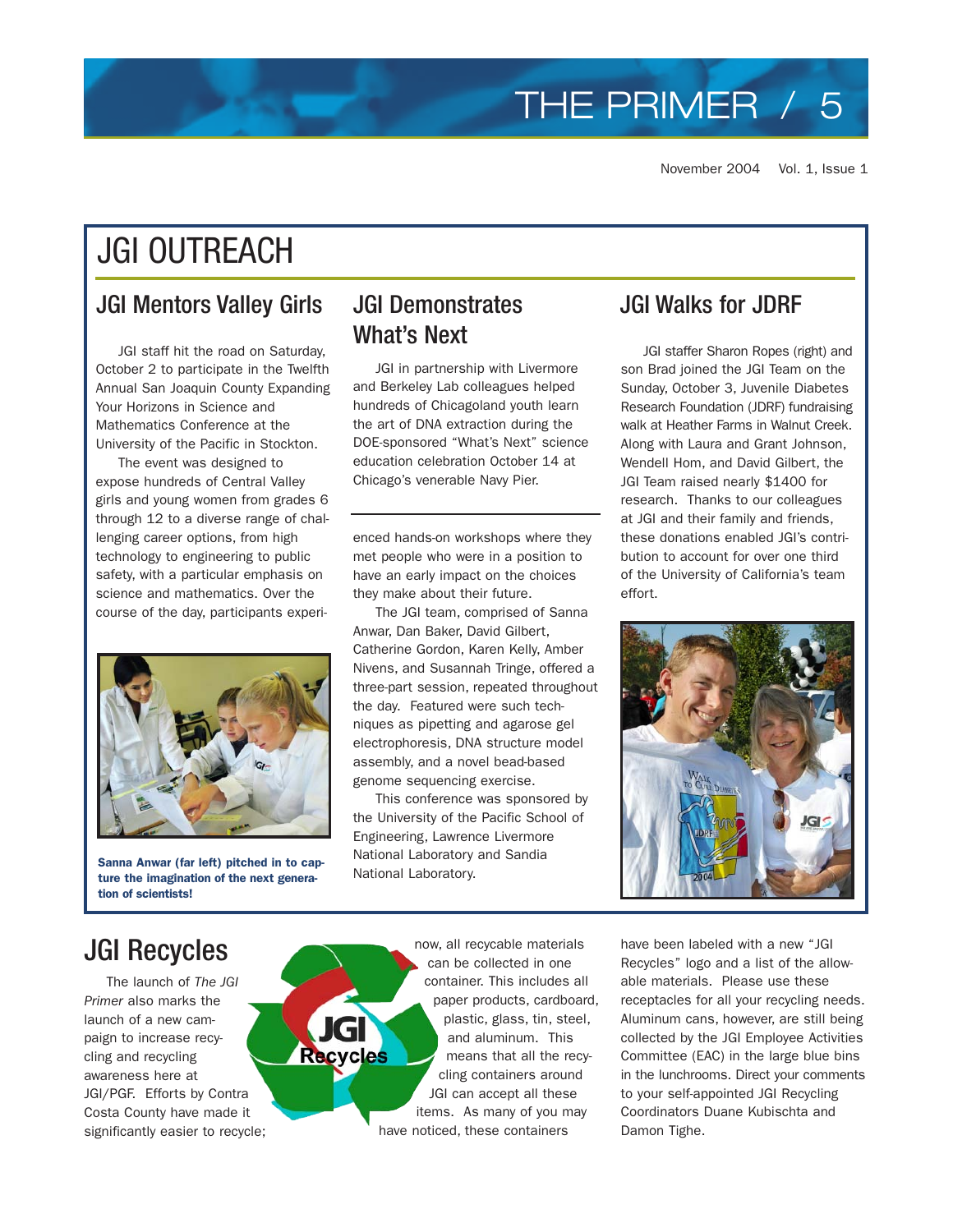# BRASH BASH RISES TO JGI CHILI CHALLENGE

Harry Bash went it alone this time and just beat out runner-up Brent Sanders for the top honors in the First Annual JGI Chili Challenge, held October 21st under cloudless skies out on the patio between Buildings 100 and 400. Harry was in top form at this JGI Employee Activities Committee (EAC) sponsored event, scoring high marks from the judges: Sandra McFarland of JGI Finance, David Gilbert of JGI Public Affairs, Rebekah Sehorn of JGI Operations, Kristen Taylor of the Genome Data Group, and the ad hoc JGI jury. Harry was fresh off a resounding victory two months earlier on the Hill at the 2004 Berkeley Lab Facilities Chili Cook-Off with his Chili Willy team, JGI's Phil Bach and Victor Hepa.

# the Sequence



Beginning on Wednesday, December 1st at 4 pm, JGI researcher Jenna Morgan will help resurrect the "Science Behind

the Sequence" series. The short talks will be geared towards a diverse audience of JGI listeners, from administrative to scientific staff. For the first discussion, Jenna has chosen the microbe *Magnetococcus* MC-1. This "bug" uses a chain of magnets embedded in its cells as a compass to find favorable environmental conditions. The presentation and discussion will be followed by refreshments.





**Chili Challengers from left: Harry Bash, Laura Johnson, Brent Sanders, Kathy Richie and Jimmy Choy.**

### Science Behind **GOT FLU? Stay Home!**

It's that time of year again . . . and once again we urge you (insist, really), if you're not feeling well, to stay home.

We do appreciate that the work you do here may be critical to the JGI's productivity, but just imagine the devastating impact to the PGF if you bring your unwelcome microbes to work with you.

Due to the flu vaccine shortage, we need to be particularly vigilant about keeping JGI "flu-free."

The Center for Disease Control and Prevention recommends:

- Avoid close contact with people who are sick. If you are sick, keep your distance from others to protect them from getting sick too.
- Cover your mouth and nose with a tissue when coughing or sneezing. It may prevent those around you from getting sick.

Harry attributed the success of his recipe to the spices he ordered from New Mexico, and the secret California red wine marinade (half for the chef, half for the chili pot) he used to tame the Black Angus tri-tip—expertly chopped by Carolyn Vertuca.

The chili-adorned dogs were expertly grilled by JGI Operations head Hank Glauser and JGI carpenter Joe Herrera. Brent Sanders tempered his second place bowl of red with clove that hinted at citrus which serves to ease the heat on the palate. Honorable mention awards were earned by Jimmy Choy (vegetarian black bean chili), Laura

Johnson (for a "blonde" chicken-based chili), and Kathy Richie (a German-influenced blend with celery as a mainstay).

- Clean your hands. Washing your hands often will help protect you from germs.
- Avoid touching your eyes, nose or mouth. Germs are often spread when a person touches something that is contaminated with germs and then touches his or her face.
- And above all . . . stay home when you are sick!

*For more flu information, see: http://www.cdc.gov/flu/*

#### **JGI HOLIDAY BANQUET—HOLD THE DATE**

Zio Fraedo's, home of fine continental cuisine in Pleasant Hill (611 Gregory Lane) will be the venue for the 2004 JGI Holiday Banquet, on Thursday, December 16th, starting at 6 pm. Details to follow soon.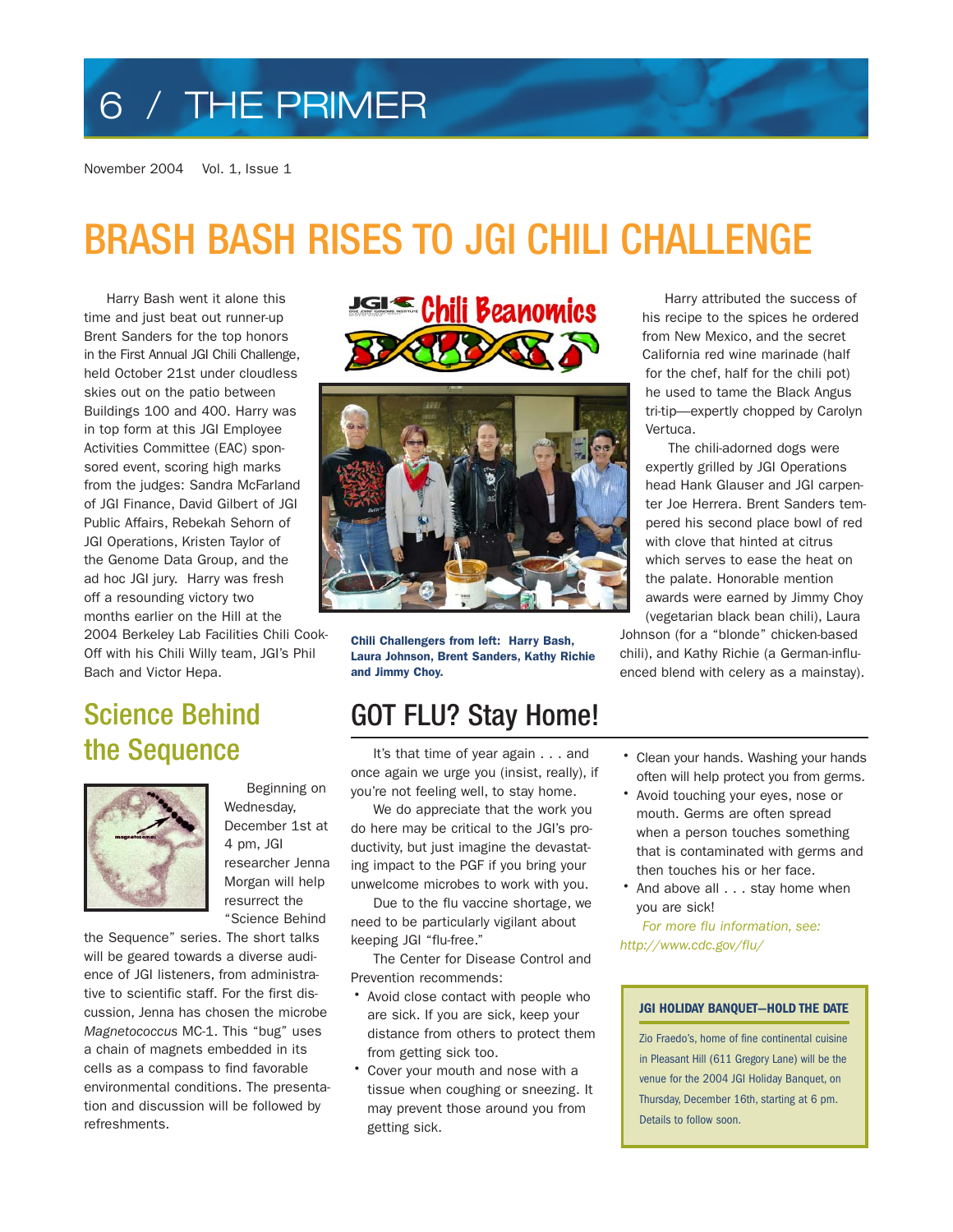THE PRIMER / 7

### Microbial Revamp

#### *cont. from page 1*

draft sequencing effort. Alla will be responsible for the timely completion of projects and the generation of the Quality Draft (QD) assemblies. She will also set up transfer of data to Oak Ridge National Laboratory, where annotation activities will be conducted. Her Microbial Genomics group will evaluate assemblers with the goal of improving draft assemblies while reducing time and effort required for finishing.

Patrick Chain, an LLNL biologist, will coordinate the activities of the different finishing groups and ensure the timely completion of genomes. He will also prepare data for Quality Assessment and transfer to Stanford. Patrick will also develop tracking tools and metrics for the group, and will write and distribute Standard Operating Procedures for Finishing.

JGI-Stanford's Jeremy Schmutz will lead the Quality Assessment effort. This entails developing metrics and standards for finished microbial genomes. He will receive finished data and perform standard procedures for quality assessment and characterization of potential problems in the assemblies. Jeremy ultimately signs off on public release of finished genomes.

Frank Larimer from JGI-Oak Ridge National Laboratory (ORNL) will lead the Automated Annotation effort. He will receive draft and finished microbial projects for automated annotation and send data back in GenBank format for deposition in public databases and for input into the Integrated Microbial Genome Database (IMG) under development at the PGF.

Nikos Kyrpides will be tasked with Genome Analysis and establishing and maintaining IMG. Among his priorities will be to define the data import format and work with ORNL for implementation. Also, he will implement visualization/ editing tools for distributed manual annotation of genomes.

# JGI OPERATIONS UPDATE

To bring everyone current on the move plans: JGI Operations head Hank Glauser says there are a number of procedures we must go through to achieve our goal of moving the Informatics Department to a new location. This process includes LBNL negotiating a tentative lease agreement, which goes through the LBNL internal review process, then on to the DOE Berkeley Site Office for review, the DOE Chicago Regional Office where they handle real estate matters, and DOE headquarters where they handle financial matters. It is returned to the UC Office of the President and then goes back to LBNL for final signature. Currently, this request is in final negotiation, with the landlord having received all reviews from UC and DOE.

Once this approval has all the proper signatures, the plans and specifications go to the landlord, the building permit is aquired and the subcontractors are then hired to make modifications to the property. This could take a month or more. Then the building is ours, at which time we can construct cubicles,

install furniture, and move in.

The plans are to move fifty employees to this new facility, which will provide space for nine enclosed offices, forty cubicles, and a reception area. There will be two conference rooms, one with video teleconferencing capabilities, a lunchroom with vending machines, and rest rooms with lockers and showers. All office space will be equipped with ergonomically correct furniture including adjustable desks. For those of you who already have your own chair, you can take that with you. For those needing to order a chair, you should contact Jimmy Choy.

The new facility (currently being called B100A) is a seven-minute walk from JGI and will be a welcome relief by providing extra office and meeting space. Other projects to be completed this FY are the construction of the new data center in B400 (scheduled to start in December), followed by the large sequencing bay in B100, and potentially a new conference center in B100. Should the lease fall through for whatever reason, contingency plans are being developed to accommodate immediate JGI needs.



#### **SPOT AWARDS**

Congratulations to **Sandra Chaparro** for winning a Spot Award for her contributions to improving the ADIOS procurement system and to **Jason Baumohl** for designing and implementing a hands-on DNA sequence assembly activity for the JGI high school tour program.